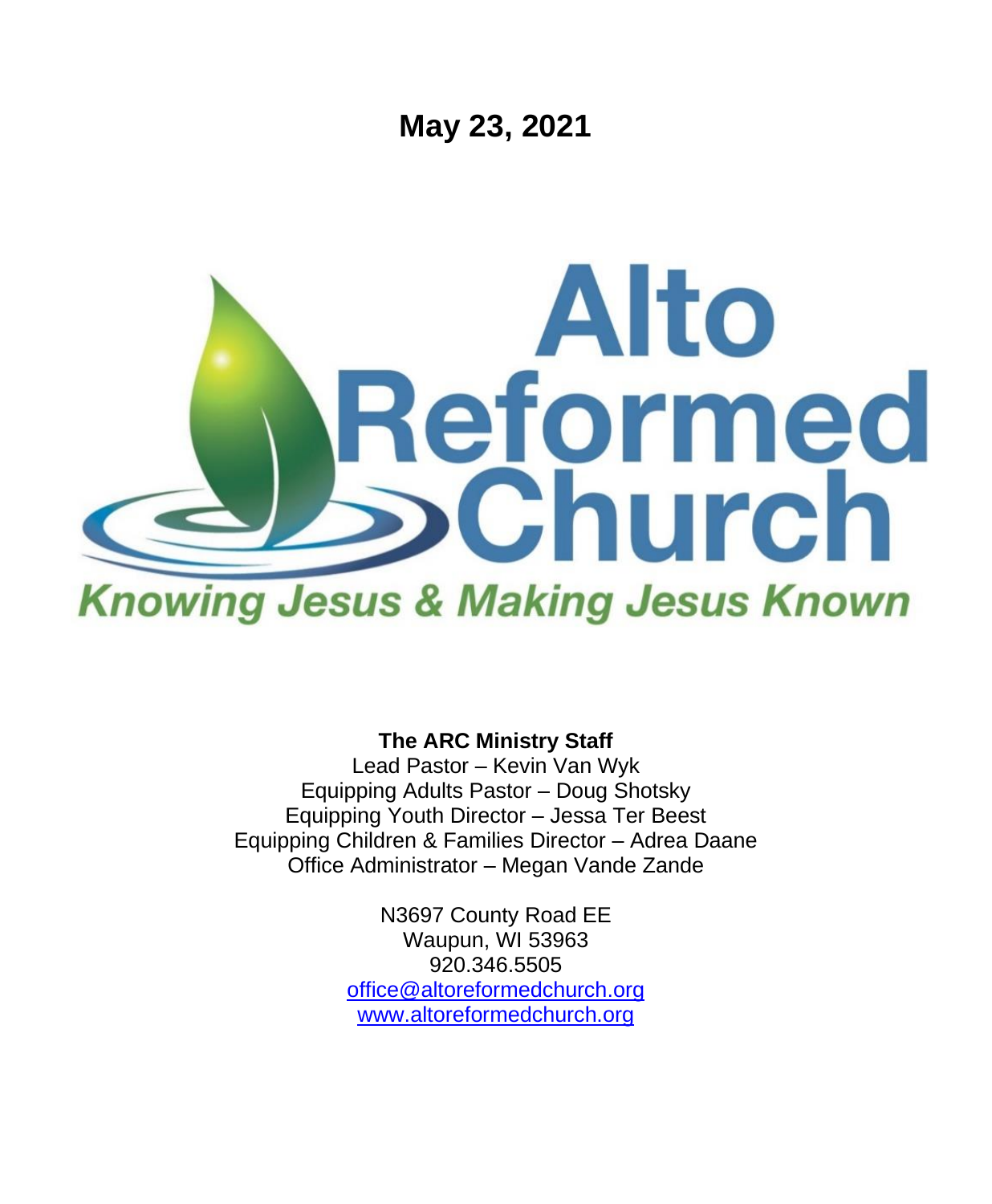### **We Approach God**

Welcome & Announcements Praise Singing "Living for Jesus" Hymn #379 vs 1-3 "The Heart of Worship"

Congregational Prayer "Take My Life (Holiness)"

### **We Hear God's Word**

Children's Message

Message – Titus 2 – Lead by Example, by the Grace of God Scripture – Titus 2

# **We Respond to God**

Prayer

"Graves into Gardens"

Blessing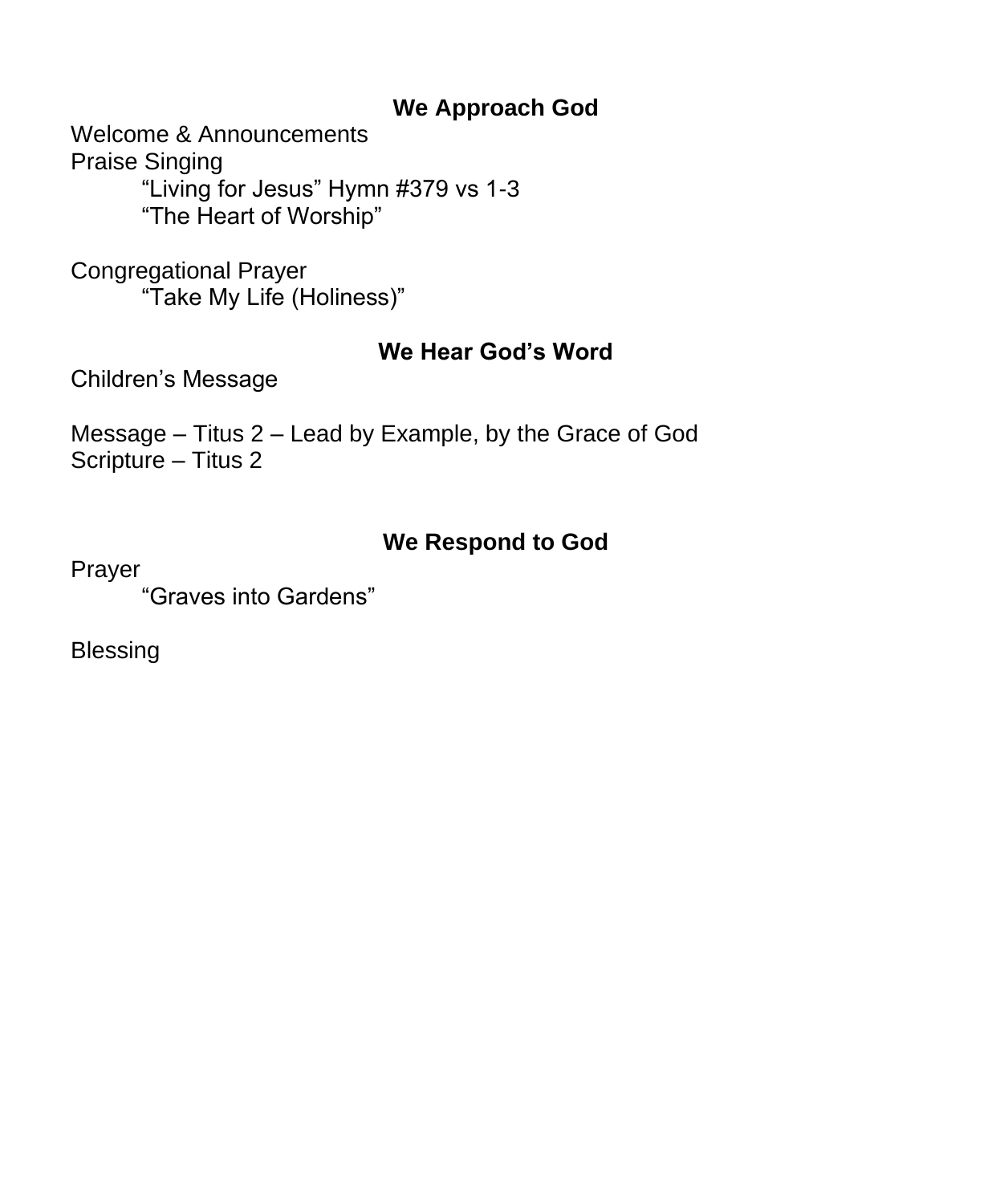

#### **Sermon Notes: Titus Chapter 2 – Lead by Example, by the Grace of God.**

**Key Scripture: Titus 2:7-8**

**Recap Scripture from week 1**

**Titus 1:5 -** The reason I left you in Crete was that you might straighten out what was left unfinished and appoint elders in every town, as I directed you.

**Titus 1:16 -** They claim to know God, but by their actions they deny him. They are detestable, disobedient and unfit for doing anything good.

#### **On to week 2**

**Titus 2:7-8 -** 7 In everything set them an example by doing what is good. In your teaching show integrity, seriousness 8 and soundness of speech that cannot be condemned, so that those who oppose you may be ashamed because they have nothing bad to say about us.

**1 Corinthians 11:1** - Follow my example, as I follow the example of Christ.

#### **Paul's command to Titus to teach:**

**Older Men:** to be temperate, worthy of respect, self-controlled, and sound in faith, in love and in endurance. (vs.2)

**Older Women:** to be reverent in the way they live, not to be slanderers or addicted to much wine, but to teach what is good. Then they can train the younger women…(vs.3-4)

**Younger Women:** to love their husbands and children, to be self-controlled and pure, to be busy at home, to be kind, and to be subject to their husbands, so that no one will malign the word of God.

**Younger Men:** to be self-controlled.

**Slaves** (For us this is beneficial to equate as modern-day workers.): be subject to their masters in everything, to try to please them, not to talk back to them, and not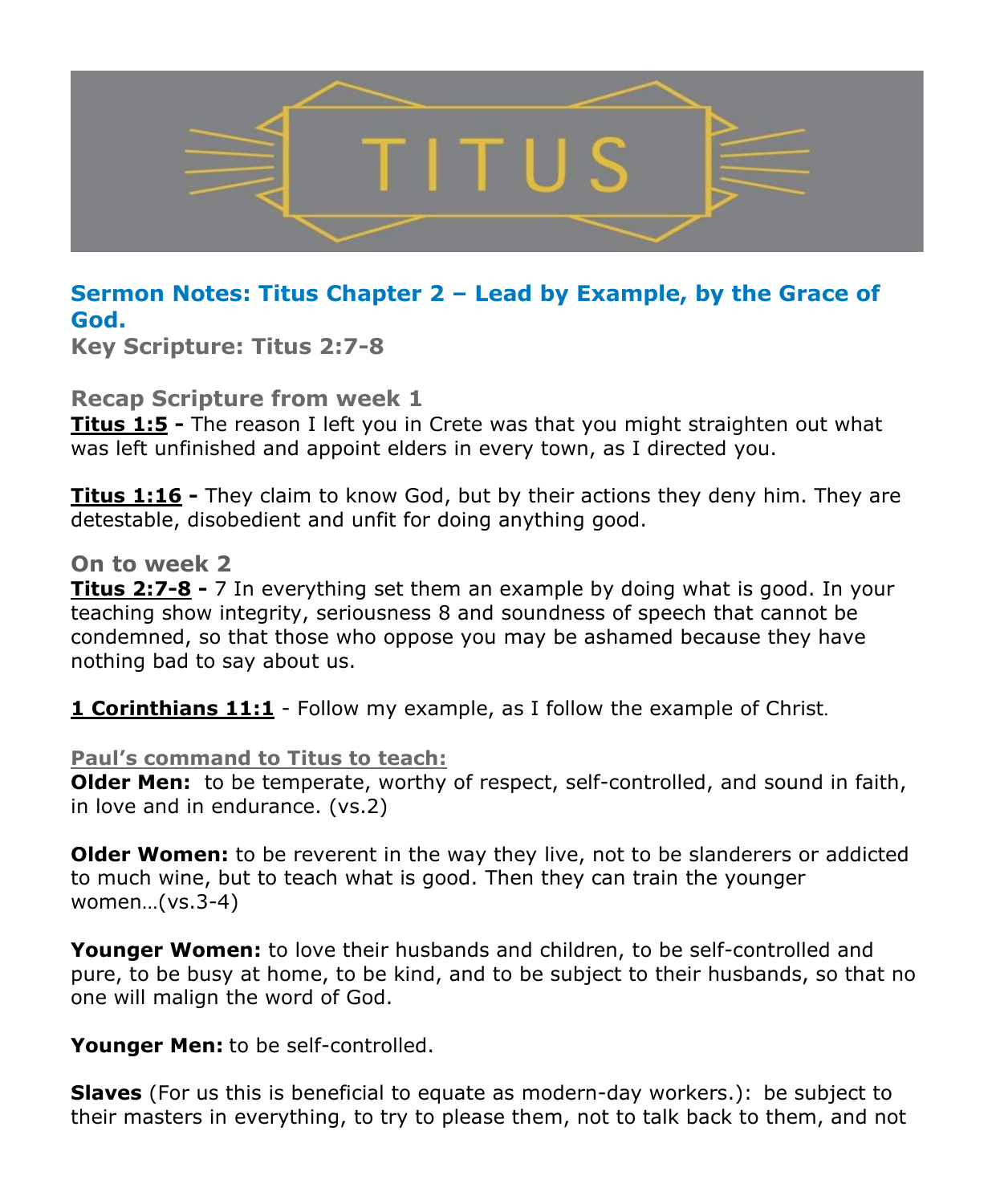to steal from them, but to show that they can be fully trusted, so that in every way they will make the teaching about God our Savior attractive. (vs. 9-11)

#### **All of this can only be done by the grace of God that teaches us and empowers us to change!**

**Titus 2:11-14 -** 11 For the grace of God that brings salvation has appeared to all men. 12 It teaches us to say "No" to ungodliness and worldly passions, and to live self-controlled, upright and godly lives in this present age, 13 while we wait for the blessed hope-- the glorious appearing of our great God and Savior, Jesus Christ, 14 who gave himself for us to redeem us from all wickedness and to purify for himself a people that are his very own, eager to do what is good.

#### **Application:**

- **1. Volunteer as a Sunday School Teacher, Youth Coach, Children's message giver, Usher, Greeter, or wherever there's a need.**
- **2. Plug into or start a ministry in the church. Sunday school, Women's mission circle, bible studies, small groups, etc…**
- **3. Find someone to teach some things to, or reach out to someone to have them teach you some things you're interested in.**
- **4. Do the last thing that you felt God was leading you to do, that you didn't do.**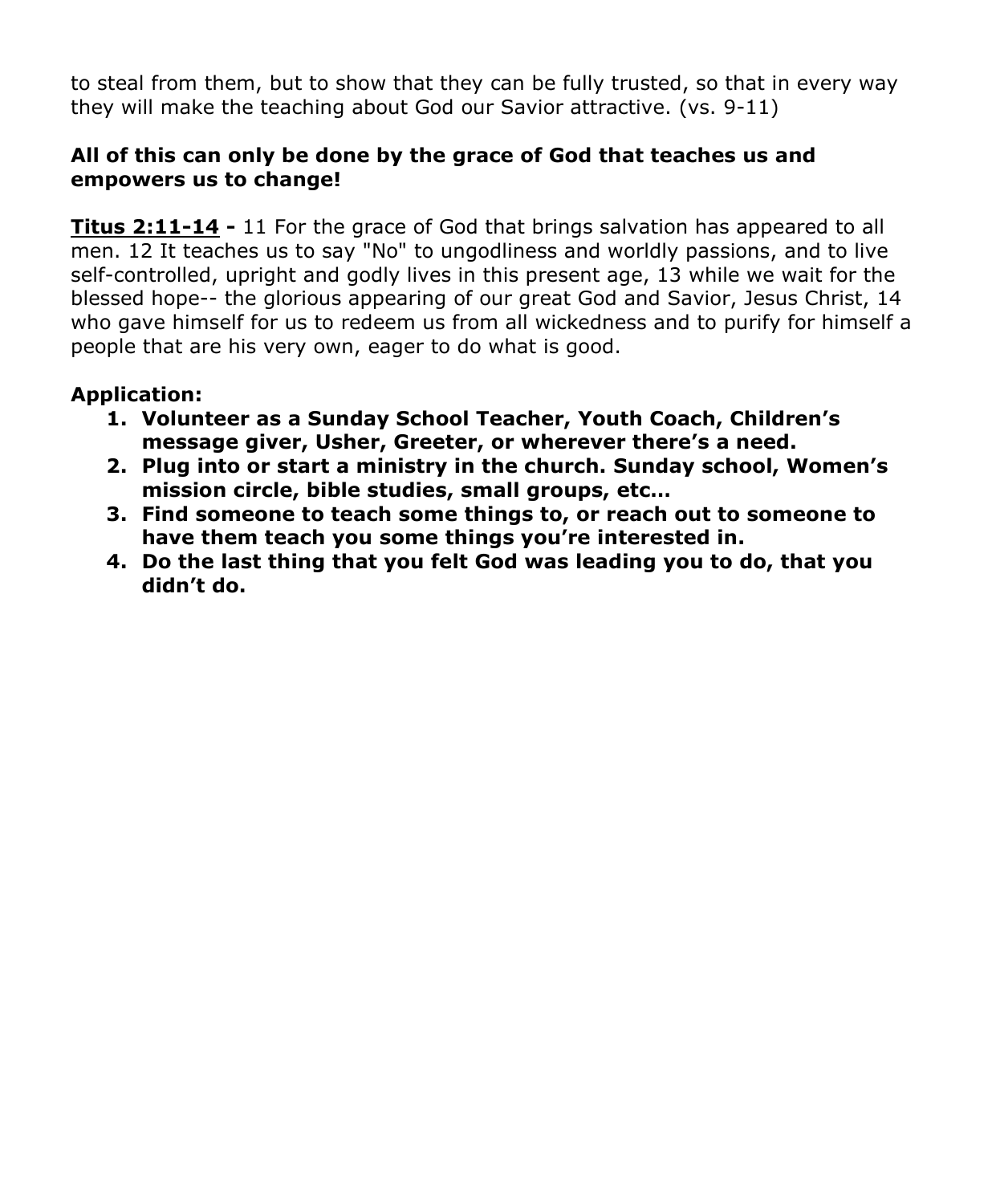# *Upcoming Events*

**May 23** 9:30am – Pastor Doug

6:30pm – Middle School Youth Group

**May 25** 8:00am – Prayer Meeting

7:00pm – Equipping Children & Families Team Meeting

**May 26** 6:00pm – Equipping Adults Team Meeting

- 7:30pm High School Youth Group
- **May 27** 6:15pm 4K Graduation
- **May 30** 9:30am Pastor Doug

# *Youth News*

**Middle School** – Tonight is our Summer send off! We'll play games, eat snacks, and talk about some goals for the summer. You'll also get a calendar of our summer events - we've got a lot going on! See you at 6:30 on the hill (if it's raining come to the youth room).

**High School** – Wednesday is your Summer send off! We'll grill out and have 9 square and the volleyball net set up. You'll hear about what we're doing for Bible studies over the summer and receive a calendar of events as well. See you at 7:30!

# *Opportunities to Get Involved*

**Vacation Bible School** for all 3 year olds – incoming 5<sup>th</sup> graders is June 21-25! Registration is open during the month of May. Register at [https://forms.gle/2sRFtPbFdP4UdZcY9.](https://na01.safelinks.protection.outlook.com/?url=http%3A%2F%2Flinks.breezechms.com%2Fls%2Fclick%3Fupn%3DtQDFDhR0nEOlNZKVZKv2dEg3OvQj0a-2B5JGz-2BxseoSu7E1vrB4h1oWm780fyouqtOIDPhuqgk6gtRbvbfrsRnhz9n1Yzr7nEKxVFkFpFKMxkoh59vDzmQ9InMUqi7hhmFaC5z1PN2AvrM3unEMEa02RX9nneHZEL9IAMDaT3bOa4-3DgWdR_U8-2FzRMA8pwK6BcKXi4HrKpKb3fHOB0elU-2BAvqxm-2FKiS6MX4G8HavMkPn-2FWG1iyelCyfb4on5Jd4Cr5hOkCAL7JAbucdGJcE7uY5pIc9fpB9oSKqPBdARmBvkWDI1i4I-2FHjYF8zSDS6BnT1ywYfruA8S6l8so-2FCOZgyybP8atCvbcntEMCWksHN5VdNMvUNFCSZHAmE7gRQdbzR8OTz4wHTAQm01cysl6nhd8jovXqP9ZhJwuCow3pgwZuTDJg6awLTL6DMoT0RXDC3H51cr5Z4qrOsl2eOeKwRc8H3Mx4Oo-3D&data=04%7C01%7C%7C5398d0f64eef47d46c6d08d90be2bcf2%7C84df9e7fe9f640afb435aaaaaaaaaaaa%7C1%7C0%7C637553890719092207%7CUnknown%7CTWFpbGZsb3d8eyJWIjoiMC4wLjAwMDAiLCJQIjoiV2luMzIiLCJBTiI6Ik1haWwiLCJXVCI6Mn0%3D%7C1000&sdata=p7YtKll%2FzvrteEcGfyTP2RV2ZgH4PFt4ipVlpPevG0g%3D&reserved=0) We have volunteer opportunities, donation requests, and music CD's available at the Children & Families Resource Center (across from the elevator). Any questions, please contact Adrea.

**CCCD Mission Trip –** Marty Huizenga will be leading a mission trip to the Caribbean Christian Center for the Deaf in Jamaica January 12-19, 2022. He is trying to gauge how many people are interested in going along. If you are interested, please sign-up at the Information Center.

# *Bulletin Board News*

**Offering** may be placed in one of the three white offering boxes located in the lobby. Upcoming benevolent schedule: 5/23 Missionary Salary, 5/30 Audio Scriptures, 6/6 Missionary Salary, 6/13 Bible League International.

**Congrats** to Ron & Jean Vande Zande as they celebrate their 59th wedding anniversary today.

Congrats to Donna Henker as she celebrates her 86<sup>th</sup> birthday on May 27<sup>th</sup>.

AMEN articles are due next Sunday, May 30<sup>th</sup>.